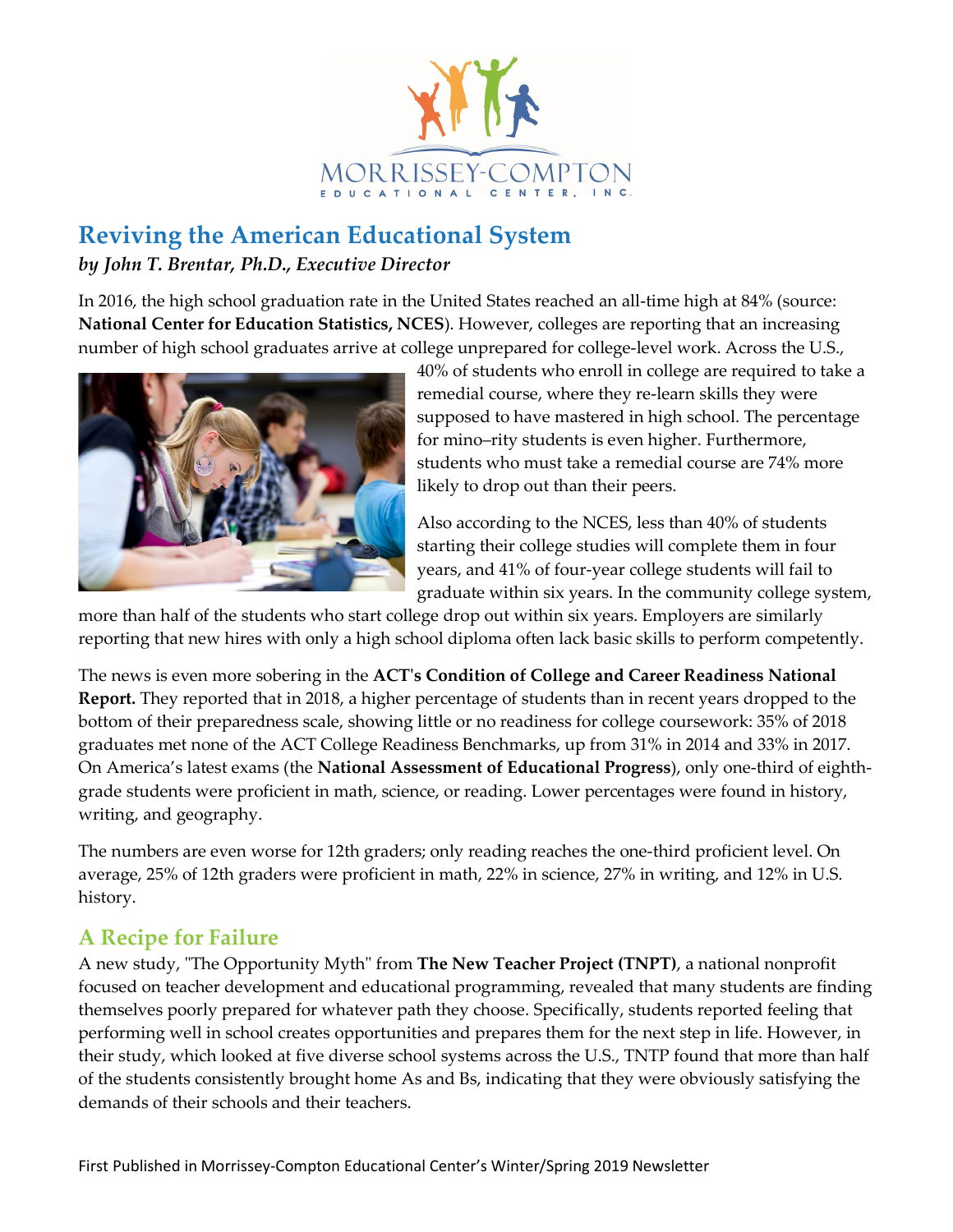TNTP's CEO, **Daniel Weisberg**, stated, "As we visited classrooms around the country, we found teachers working hard individually to help their students, but we also saw pretty low-quality assignments, and instruction that doesn't give them a chance to do deep thinking and the type of work they're going to need to do in order to succeed." Indeed, students in lower-income schools demonstrated grade-level mastery on their assignments only 17% of the time. Frequently, their teachers were not assigning work that would bring them up to their grade level. This finding contrasts sharply with classrooms filled with predominantly higher-income students, who spent twice as much time on grade-appropriate assignments.

A sad side-note: 94% of the students in the low-income school in this study wanted to attend college, and 70% had career goals that required at least a college degree. When surveyed, less than half of the teachers responding believe their students could work at grade level, so they assign them work that doesn't require them to stretch. However, Weisberg also argues that teachers as a group are not at fault since many are forced to rely on "cookie-cutter curricula" or are evaluated based on students' standardized test scores. Therefore, they are unable to develop nuanced and engaging lessons or deal with students as individuals.

### **International Mediocrity**

When compared to other nations, the data is also discouraging. Every three years the **Programme for International Student Assessment (PISA)** measures reading ability, math and science literacy, and other key skills among 15-year-olds in dozens of developed and developing countries. The most recent PISA results, from 2015, placed the U.S. in 38th place out of 71 countries in math and 24th in science. And among the 35 members of the **Organization for Economic Cooperation and Development,** which sponsors the PISA initiative, the U.S. ranked 30th in math and 19th in science.

Researchers in the Education field provide a number of theories to help explains these statistics. **The Hewlett Foundation's Partnership for 21st Century Skills** noted the importance of deeper learning experiences for students that emphasize critical thinking, solving novel and complex problems, improved communication with diverse groups and within varied teams, and taking initiative in one's own learning. The report also argues that students' emotional and social well-being, combined with selfconfidence that through hard work and persistence they can reach their goals, will improve education. In her research, **Angela Duckworth** also argues that passion plus perseverance (i.e., "grit") not only improves academic achievement, but also general happiness and health.

### **What Should We Do?**

A variety of ideas and techniques have been proposed to help improve the education of students. Weisberg proposes an easy first step solution by facilitating discussions between students and teachers and school administrators about their experiences in the classroom—are they engaged, participating, and asking questions, or do they find the classroom environment uninspiring and tedious? Others argue that we need to develop closer connections between high school education and students' careers, particularly those headed straight to the work force (i.e., vocational or skills training).

Proponents of technology in the classroom feel that we need to leverage technology to help restructure the high school experience through the form of adaptive learning technology or improved analytics related to students' academic performance to provide more detailed feedback. Some schools are starting to use personalized technology to shift to competency-based education models, in which students progress as they demonstrate mastery of a course's given learning objectives. These objectives can then